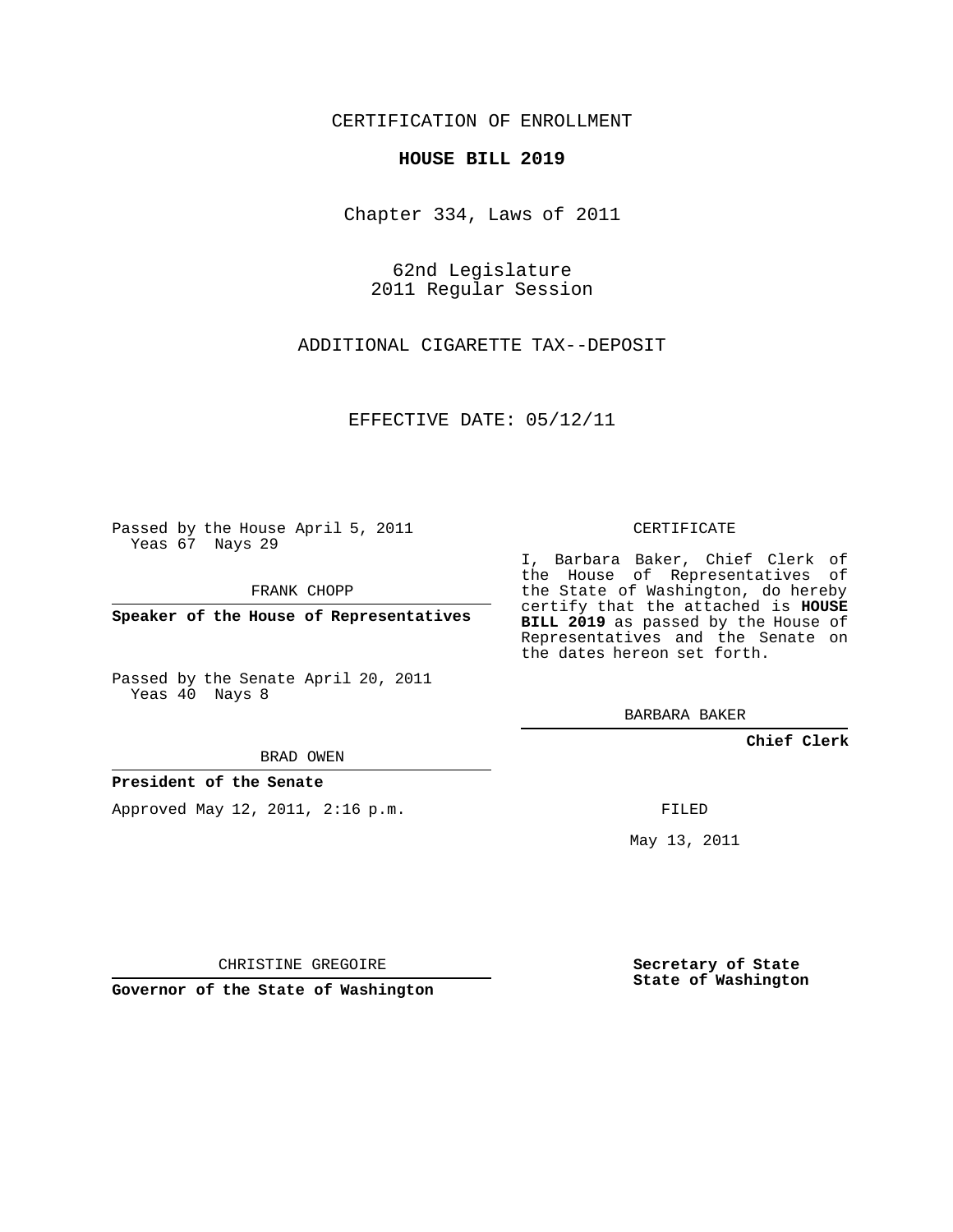## **HOUSE BILL 2019** \_\_\_\_\_\_\_\_\_\_\_\_\_\_\_\_\_\_\_\_\_\_\_\_\_\_\_\_\_\_\_\_\_\_\_\_\_\_\_\_\_\_\_\_\_

\_\_\_\_\_\_\_\_\_\_\_\_\_\_\_\_\_\_\_\_\_\_\_\_\_\_\_\_\_\_\_\_\_\_\_\_\_\_\_\_\_\_\_\_\_

Passed Legislature - 2011 Regular Session

**State of Washington 62nd Legislature 2011 Regular Session**

**By** Representative Dunshee

1 AN ACT Relating to the deposit of the additional cigarette tax; 2 amending RCW 82.24.026; and declaring an emergency.

3 BE IT ENACTED BY THE LEGISLATURE OF THE STATE OF WASHINGTON:

 4 **Sec. 1.** RCW 82.24.026 and 2010 1st sp.s. c 22 s 3 are each amended 5 to read as follows:

6 ( $(\frac{1}{1})$ ) In addition to the tax imposed upon the sale, use, consumption, handling, possession, or distribution of cigarettes set forth in RCW 82.24.020, there is imposed a tax in an amount equal to three cents per cigarette.

10 ( $(\frac{2}{2})$ ) Beginning July 1, 2010, the revenue collected under this 11 section must be deposited ((as follows:

12  $(a)$  14 percent must be deposited) into the general fund.

13 (((b) The remainder must be deposited into the education legacy 14 trust account.))

15 NEW SECTION. **Sec. 2.** This act is necessary for the immediate 16 preservation of the public peace, health, or safety, or support of the